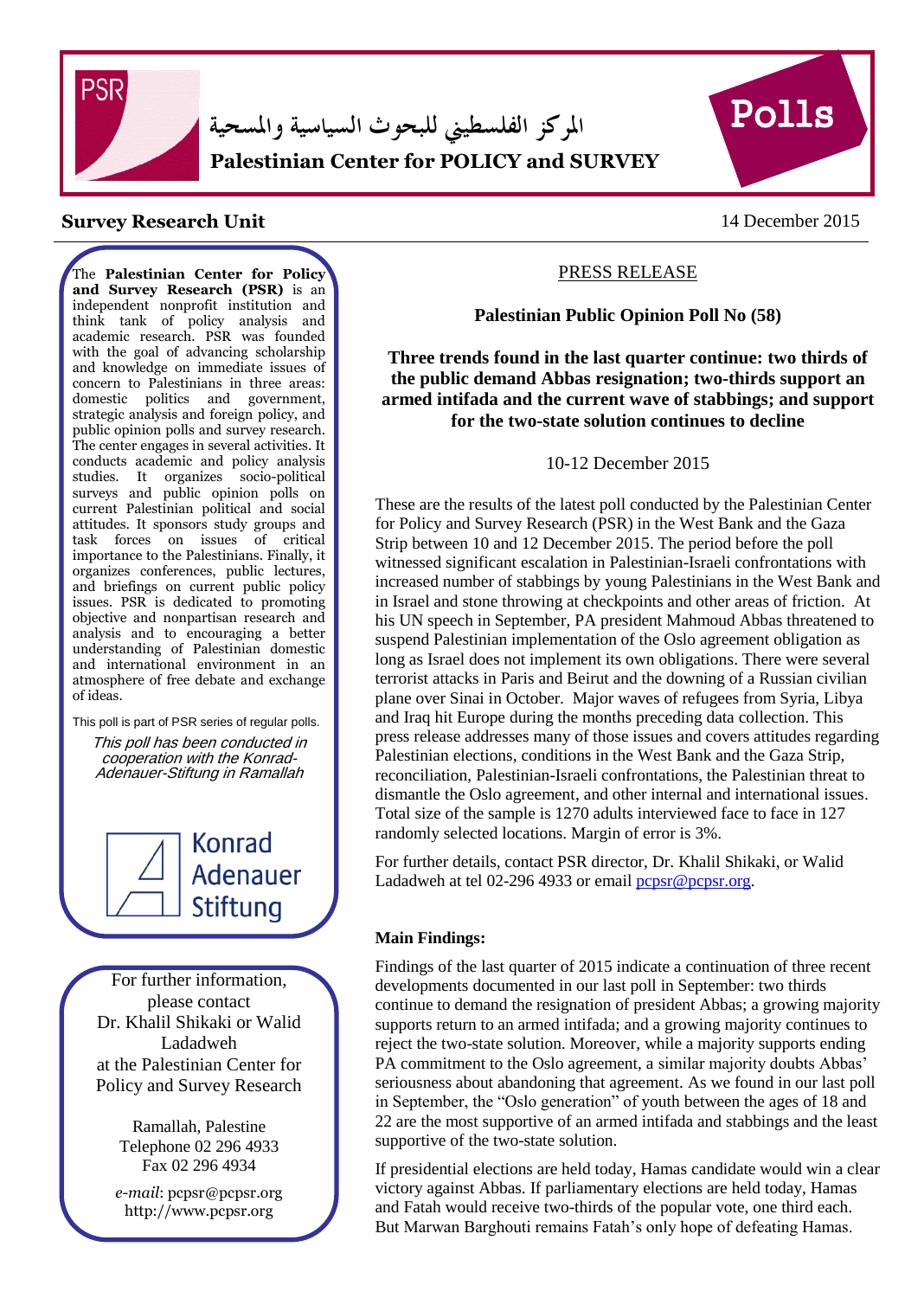In the context of the current escalation in Palestinian-Israeli confrontations, two thirds support stabbing attacks against Israelis even though an almost three quarters express opposition to the involvement of young school girls in such stabbings. Half of the public believes that the current confrontations will escalate into an armed intifada. If so, two thirds believe that the armed intifada will serve Palestinian national interests in ways that negotiations could not.

Findings also indicate a growing rejection of the two-state solution. Similarly, two thirds believe that the two-state solution is no longer viable due to settlement expansion, and three quarters believe that the chances for the establishment of a Palestinian state next to the state of Israel in the next five years are slim or none existing.

Responding to the declaration by the Palestinian president that the PA will not continue to honor its Oslo commitments if Israel continues to ignore its own Oslo obligations, two thirds say they support abandoning the Oslo agreement. A similar majority however does not believe that Abbas is serious about his declared intention to abandon the Oslo Accords. Regardless of the price that Palestinians might have to pay, the public is particularly in favor of ending security coordination even though a smaller majority supports also the suspension of Palestinian-Israeli civil coordination.

# **(1) Popular Palestinian-Israeli confrontations:**

- 67% support and 31% oppose use of knives in the current confrontations with Israel. But about three quarters (73%) oppose the participation of young school girls in the stabbing attacks and a quarter supports it.
- 37% believe that the current confrontations will develop into a new armed intifada, 18% believe they will develop into wide scale peaceful popular confrontations, and 13% believe they will develop in both directions. By contrast, 19% believe the confrontation will stay as they are now and 10% believe they will gradually dissipate.
- 66% of the public (71% in the Gaza Strip and 63% in the West Bank) believe that if the current confrontations develop into an armed intifada, such a development would serve Palestinian national interests in ways that negotiations could not.
- 50% of the public (61% in the Gaza Strip and 43% in the West Bank) believe that if the current confrontations develop into wide scale peaceful popular confrontations, such a development would serve Palestinian national interests in ways that negotiations could not.
- 51% of the public (62% in the Gaza Strip and 43% in the West Bank) believe that if the current confrontations stay as they are now, they would serve Palestinian national interests in ways that negotiations could not.
- 51% of the Palestinian public (67% in the Gaza Strip and 40% in the West Bank) believe that most of the Palestinians who fell after being shot by the Israeli army or settlers have in fact stabbed or were attempting to stab Israelis. But 47% believe that most of those who were shot have not stabbed or were not attempting to stab Israelis.
- We ask the public in an open-ended question what reason it believes behind the lack of large popular participation in the current confrontations. The largest percentage (43%) said that the reason might be fear of the PA or the occupation; 19% thought the reason is despair and the belief that the confrontations are likely to be in vain; 6% said that most people are busy providing for their families; 5% said it is due to lack of factional leadership for the current confrontations; and 4% said it has to do with the lack of friction points with the Israeli occupation forces.
- We also asked the public in an open-ended question about the motivation of the little school girls who participate in stabbing attacks: 41% said they believe they are driven by national motivation; 26% said the motivation was personal; and 16% said the motivation was religious. 11% said it was a combination of national and religious motivations.
- When comparing the level of support of various parties for the current confrontations, Hamas comes on top with 71% of the public believing that it supports them, followed by the PFLP, receiving 66%, Fatah (59%), and al Mubadara or the Initiative (53%). By contrast, only 33% say president Abbas supports the confrontations, 28% say Jordan supports them, and only 14% say Egypt supports them.

# **(2) The future of the Oslo agreement:**

- 90% of the public believe that Israel does not abide by the Oslo agreement and 6% believe it does.
- 68% support and 25% oppose abandoning the Oslo agreement.
- But 67% of those who believe that Israel does not abide by the Oslo agreement believe that president Abbas is not serious about abandoning Palestinian Oslo obligations and only 25% think he is serious.
- 70% support and 26% oppose a decision to ban entry of Israeli products into Palestinian areas even if Israel responded by banning the entry of Palestinian products into Israel.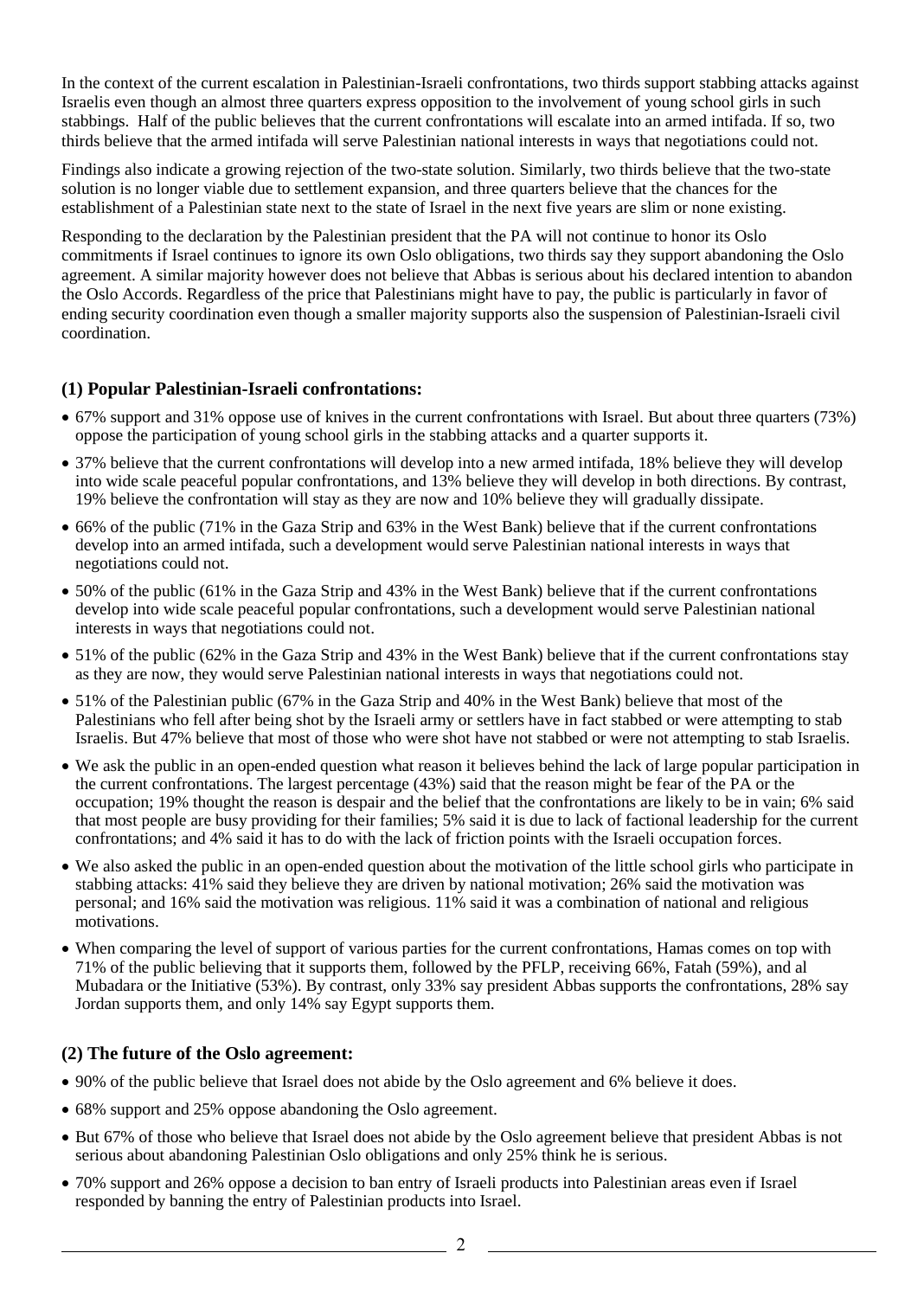- 64% support and 33% oppose a decision to stop security coordination with Israel even if Israel responded by preventing Palestinian police access to B and C areas.
- 58% support and 39% oppose a decision to stop civil coordination with Israel even if Israel responded by banning the travel of those carrying newly issued Palestinian passports that were not coordinated with Israel.
- A majority of 52% believe that Israel will abandon its current settlement policy and agree to enter serious negotiations to end its occupation if the Palestinian side suspended its implementation of its Oslo obligations. By contrast, 37% believe that a Palestinian suspension of its Oslo obligations will lead to PA collapse and the return of the Israeli civil administration.

### **(3) Palestinian Elections:**

- 65% of the public want president Abbas to resign while 31% want him to remain in office. These results are identical to those obtained in our previous poll three months ago.
- If president Abbas does not nominate himself in a new elections, 30% prefer to see Marwan Barghouti replacing him, while 21% prefer Ismail Haniyeh. Ramil al Hamdallah, Khalid Mishal and Mohammad Dahlan, and Mustapha Barghouti receive 6% each; Salam Fayyad receives 4% and Saeb Erikat receives 3%.
- If new presidential elections were held today and only two were nominated, Ismail Haniyeh and Mahmoud Abbas, the former would win 51% (compared to 49% three months ago) and the latter 41% (compared to 44% three months ago). In the Gaza Strip, Abbas and Haniyeh receive an almost equal percentage (47% for the former and 48% for the latter) and in the West Bank Haniyeh wins with 53% compared to 37% for Abbas.
- Level of satisfaction with the performance of president Abbas continues to decline from 38% three months ago to 35% in this poll; satisfaction with Abbas stood at 44% six months ago.
- If presidential elections were between Marwan Barghouti and Haniyeh, the former would receive 56% and the latter would receive 38% of the participants' votes. If presidential elections were between three: Mahmud Abbas, Marwan Barghouti and Ismail Haniyeh, Abbas would receive 25%, Barghouti 36% and Haniyeh 35%.
- If new legislative elections were held today with the participation of all factions, 71% say they would participate in such elections. Of those who would participate, 33% say they would vote for Hamas and 33% say they would vote for Fatah, 11% would vote for all other third parties combined, and 23% are undecided. Three months ago, vote for Hamas stood at 35% and Fatah at 35%. In June 2014, just before the Gaza war, vote for Hamas stood at 32% and Fatah 40%. Vote for Hamas in the Gaza Strip stands in this poll at 35% and for Fatah at 37%. In the West Bank vote for Hamas stands at 32% and Fatah at 30%.

# **(4) Domestic Conditions:**

- Positive evaluation of conditions in the Gaza Strip stands at 15% and positive evaluation of conditions in the West Bank stands at 21%.
- Perception of safety and security in the Gaza Strip stands at 53%. In the West Bank perception of safety and security stands at 29%. Three months ago, perception of safety and security in the Gaza Strip stood at 40% and in the West Bank at 49%.
- Findings show that the percentage of Gazans who say they seek to immigrate to other countries stands at 41%; in the West Bank, the percentage stands at 24%. 47% of the Palestinian public believe that if emigration was feasible, 40% or more of Gazans would emigrate, 15% say that the percentage of Gazans who would seek to emigrate is likely to be between 25% and 40%, and 38% say that about a quarter Gazans would emigrate.
- Area preferred by Palestinians seeking to emigrate to is Europe, selected by 44% of them (Sweden is the most preferred country selected by 17%, followed Germany selected by 8%, Norway was selected by 4%, and 15% selected other European countries). 15% selected Arab Gulf countries, 13% selected Turkey, 12% selected the US, 4% selected Canada, and 4% selected Jordan.
- Hamas' al Aqsa TV viewership is the highest, standing at 23%, followed by Palestine TV (22%), Al Jazeera and Maan-Mix at 16% each, and Al Arabiyya at 6%.
- Perception of corruption in PA institutions stands at 78%.
- 18% say there is press freedom in the West Bank and 20% say the same about the status of the press in the Gaza Strip.
- 34% of the Palestinian public say people in the West Bank can criticize the PA authority in the West Bank without fear.